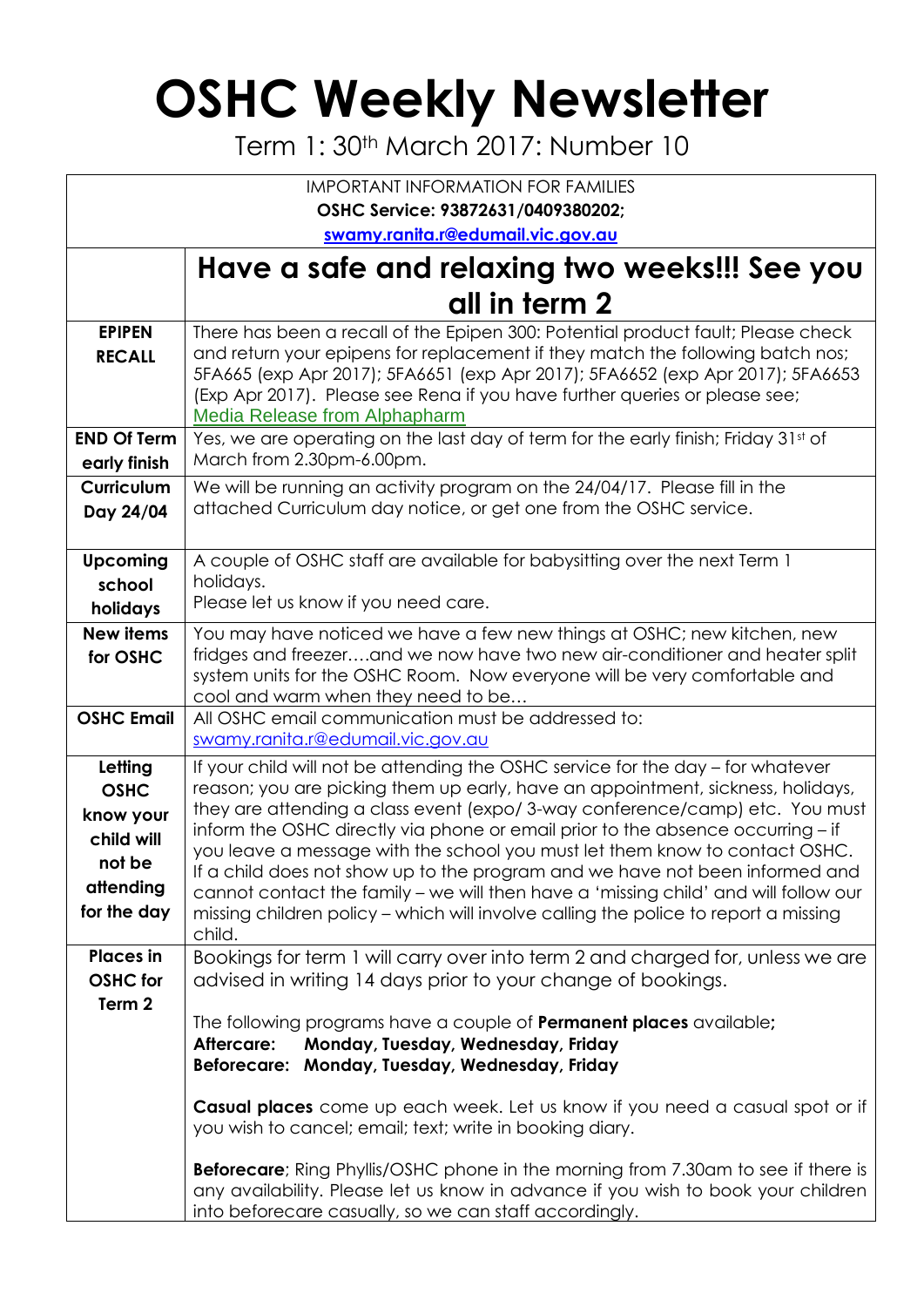| <b>ChildCare</b> | Please check the last page of the invoice, as there are a number of families who    |  |  |  |
|------------------|-------------------------------------------------------------------------------------|--|--|--|
| <b>Benefit</b>   | have given me incorrect or incomplete CCB details. Therefore, you may not be        |  |  |  |
| & Child Care     | receiving your correct entitlement. Please check your details and see Rena if you   |  |  |  |
| <b>Rebate</b>    | have any queries, or ring DHS: 136150                                               |  |  |  |
| <b>OSHC</b>      | Next OSHC Committee meeting in the OSHC room: Thursday 20 <sup>th</sup> April 2017, |  |  |  |
| Committee        | 6.00pm.                                                                             |  |  |  |
| Meeting          | Parent Representative for OSHC; Jo Prior; Contact by e-mail; jomatt38@gmail.com     |  |  |  |
| Contact          | OSHC/Coordinator email; swamy.ranita.r@edumail.vic.gov.au                           |  |  |  |
| <b>Details</b>   | Ph; 03 93872631 (OSHC room & office)<br>Ph; 0409380202                              |  |  |  |
| for OSHC         | Beforecare bookings; 0422209671 (Phyllis mobile)                                    |  |  |  |
|                  | Rena will respond to all OSHC Communication between 10.30am-6.00pm Mon-Fri          |  |  |  |
|                  | during school Terms only. Emergency Beforecare requests will be taken by Phyllis    |  |  |  |
|                  | from 7.30-9.00am Mon-Fri, school terms only.                                        |  |  |  |

## **Weekly Aftercare & Beforecare Program Plan**

| <b>Framework for School Age Care: Focus Outcomes;</b><br>1. Children have a strong sense of identity'<br>2. 'Children are connected with and contribute to their world'<br>3. 'Children have a Strong Sense of Wellbeing'<br>4. 'Children are confident and involved learners'<br>5. 'Children are effective communicators' |                        |                                                                                    |                                                                                                                                                                                                                    |  |  |  |  |
|-----------------------------------------------------------------------------------------------------------------------------------------------------------------------------------------------------------------------------------------------------------------------------------------------------------------------------|------------------------|------------------------------------------------------------------------------------|--------------------------------------------------------------------------------------------------------------------------------------------------------------------------------------------------------------------|--|--|--|--|
| <b>AFTERCARE</b>                                                                                                                                                                                                                                                                                                            |                        |                                                                                    |                                                                                                                                                                                                                    |  |  |  |  |
| Day                                                                                                                                                                                                                                                                                                                         | <b>Date</b>            | <b>Activity</b>                                                                    |                                                                                                                                                                                                                    |  |  |  |  |
| Mon                                                                                                                                                                                                                                                                                                                         | 17th April             |                                                                                    | <b>Easter Monday: OSHC CLOSED</b>                                                                                                                                                                                  |  |  |  |  |
| Tues                                                                                                                                                                                                                                                                                                                        | 18th April             | Harri:<br>Rusty:<br>Indiana:<br><b>Phyllis:</b><br>Paul:<br>Olivia:<br>Rowena:     | Easter Pom-Pom Chicks & Bilbies<br><b>AFL</b><br><b>Indoor Soccer</b><br>Gymnastics in hall<br>Uncle Sam /soccer<br>Stamp Art<br>Craft Activity in Art room                                                        |  |  |  |  |
| Wed                                                                                                                                                                                                                                                                                                                         | 19th April             | Glenda:<br>Rusty:<br>Harri:<br>Justine:<br>Paul:<br>Indiana:<br>Olivia:<br>Rowena: | Colourfuls/master chef/skipping<br>Soccer<br>Sewing Club; Purses & Wallets<br>Salt Beads<br>Art Room: Art Club<br>Wheels: Protective gear must be worn<br>Reading/Drawing/Philosophising in Library<br>Art & Craft |  |  |  |  |
| Thurs                                                                                                                                                                                                                                                                                                                       | 20 <sup>th</sup> April | Harri:<br>Hayfa:<br>Glenda:                                                        | <b>Weaving Looms</b><br>Master Chef/ skipping<br>Cooking Club; Chocolate Biscuits                                                                                                                                  |  |  |  |  |